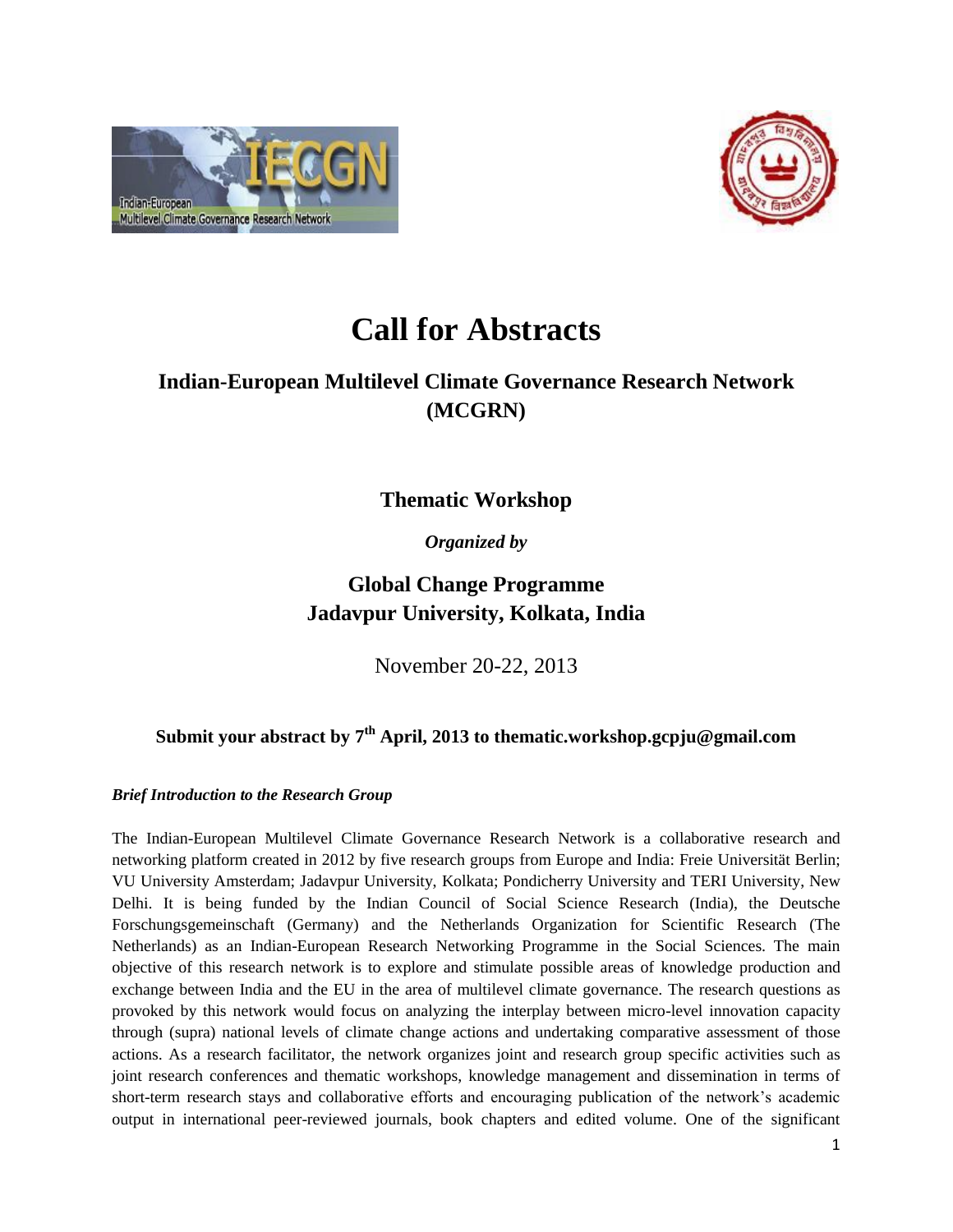activities of the network is career development programmes of junior and early career researchers through Ph.D. workshops, summer school, mentoring and collaboration.

### *Scope and Objective of the Thematic Workshop:*

Following the kick-off meeting of the MICGN network held at TERI University in New Delhi in January 2013, this will be the first thematic workshop organized by Jadavpur University in Kolkata. The objective is to work on joint publications and to come up with research ideas regarding conceptualizing the role of multilevel climate governance in transition to low carbon economic growth. We aim to provide a better understanding of both drivers and constraints of multiple sources of bottom up/ grass-root innovations, the traditional technology transfer argument, reverse innovation, disruptive technology development in facilitating mitigation and adaptation. The workshop would encourage exchange of knowledge regarding conceptual, theoretical, methodological and empirical/ observational development in this area.

In the spirit of the Network we encourage submission of joint papers (although individual papers are not discouraged!).We encourage you to submit review papers, theoretical and methodological papers, concept papers as well as case studies. Case studies are expected to explore new institutional arrangements, policy processes and the changing roles of government in emerging forms of climate governance. Contributions can scrutinise various aspects related to the structure, effectiveness and legitimacy of these multi-level arrangements. We wish the contributions specifically address the following questions:

- How does climate policy unfold in India and the EU while being propelled as well as impeded by multi-level climate governance structures? How does the interplay between various levels and policy networks influence the innovativeness and performance of climate governance? What is the role of subnational levels of government (state, regional, local) in interaction with the higher/ federal and or supranational level in climate governance in India and Europe?
- Why, how and under which conditions do lower policy-making levels serve as laboratories of experimentation in the initiation, formulation and implementation of climate policy? What are the specific potentials, drivers and constraints of bottom-up innovation in climate mitigation and adaptation policy? In comparing multi-level climate policy-making and regulation in India and the EU the following question shall be addressed: which areas are suitable for lesson-drawing and knowledge transfer activities both within as well as between India and the EU?

The desired goal is to get the papers published in a Special Issue of an international peer reviewed journal. Aim is to strengthen the scholarly debate around multi-level climate governance by addressing new and emerging pathways towards low carbon transition in India and the European Union (EU). Also it strives to provide a better understanding of the structure, effectiveness and legitimacy of emerging multi-level climate governance structures in India and the EU.

The broad thematic areas under which the submission will take place are

- Conceptualizing Multilevel Governance in transition processes to low carbon growth
- Multi-level Climate Policies: Emergence, Implementation, Challenges and Opportunities in India and Europe
- Sectoral Examples: Success Stories and Failure Stories of climate related governance in local, national and sub-national level as well as global context.